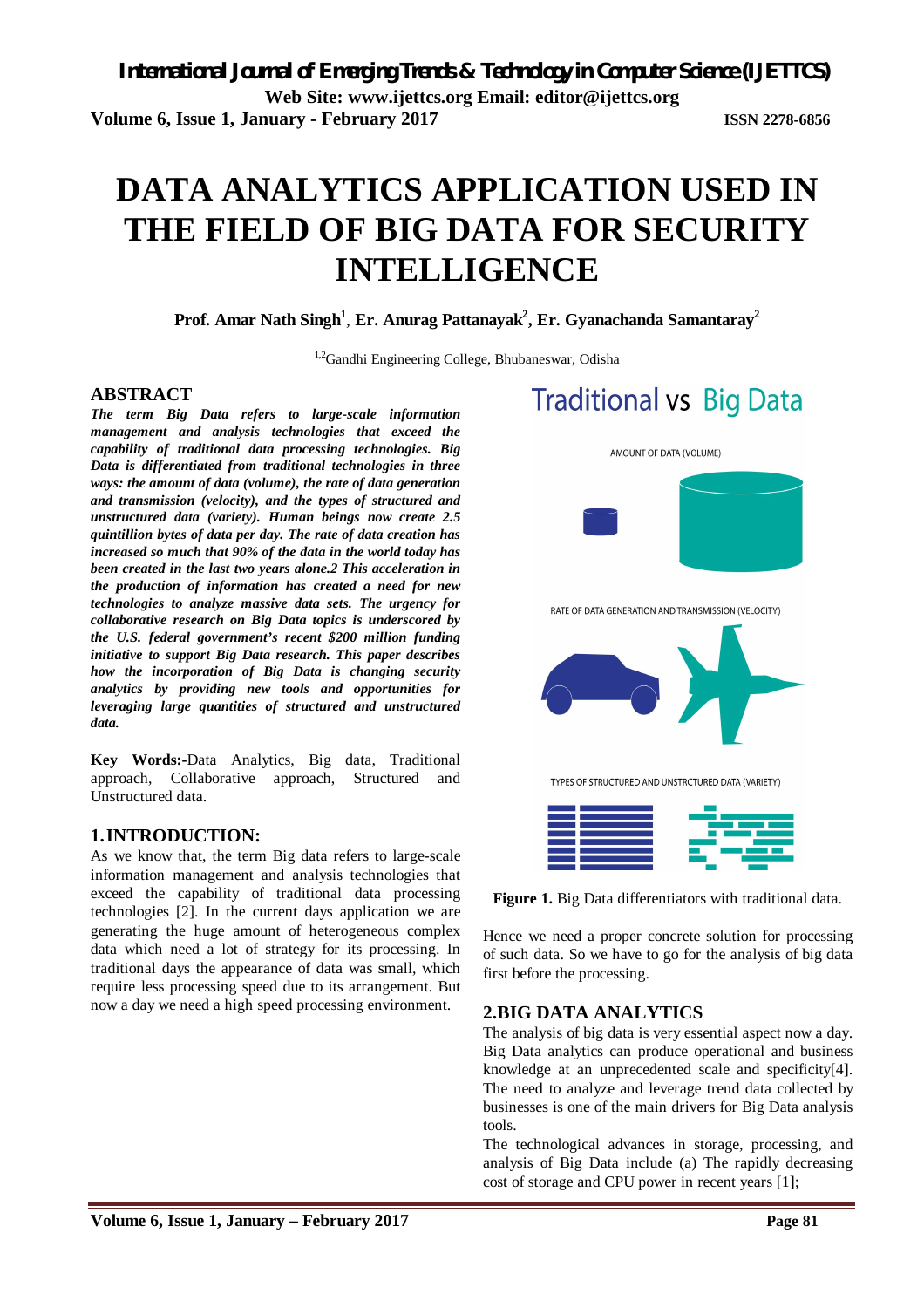# *International Journal of Emerging Trends & Technology in Computer Science (IJETTCS)* **Web Site: www.ijettcs.org Email: editor@ijettcs.org**

### **Volume 6, Issue 1, January - February 2017 ISSN 2278-6856**

(b) The flexibility and cost-effectiveness of datacenters and cloud computing for elastic computation and storage [3]; and

(c) The development of new frameworks such as Hadoop, which allow users to take advantage of these, distributed computing systems storing large quantities of data through flexible parallel processing [4].

Hence, by using this approach, the traditional approach is now a day's no longer used.



**Figure 3.** Batch and stream processing

Hadoop is one of the most popular technologies for batch processing. The Hadoop framework provides developers with the Hadoop Distributed File System for storing large files (Figure 3), which is tailored for frequently occurring large-scale data processing problems that can be distributed and parallelized.

## **2.1 Data Privacy and Governance**

The preservation of privacy largely relies on technological limitations on the ability to extract, analyze, and correlate potentially sensitive data sets [5]. However, advances in Big Data analytics provide tools to extract and utilize this data, making violations of privacy easier. As a result, along with developing Big Data tools, it is necessary to create safeguards to prevent abuse [7].

In addition to privacy, data used for analytics may include regulated information or intellectual property. System architects must ensure that the data is protected and used only according to regulations.

The scope of Big Data can improve information security best practices. CSA is committed to also identifying the best practices in Big Data privacy and increasing awareness of the threat to private information [8]. CSA has specific working groups on Big Data privacy and Data Governance, and we will be producing white papers in these areas with a more detailed analysis of privacy issues.

### **3.Big Data Analytics for Security**

This section explains how Big Data is changing the analytics landscape. In particular, Big Data analytics can be leveraged to improve information security and situational awareness. For example, Big Data analytics can be employed to analyze financial transactions, log files, and network traffic to identify anomalies and suspicious activities, and to correlate multiple sources of information into a coherent view.

Data-driven information security dates back to bank fraud detection and anomaly-based intrusion detection systems. Fraud detection is one of the most visible uses for Big Data analytics. Credit card companies have conducted fraud detection for decades. However, the custom-built infrastructure to mine Big Data for fraud detection was not economical to adapt for other fraud detection uses.

In the context of data analytics for intrusion detection, the following evolution is anticipated:

- $\bullet$  1st generation: Intrusion detection systems Security architects realized the need for layered security (e.g., reactive security and breach response) because a system with 100% protective security is impossible.
- 2nd generation: Security information and event management (SIEM) – Managing alerts from different intrusion detection sensors and rules was a big challenge in enterprise settings. SIEM systems aggregate and filter alarms from many sources and present actionable information to security analysts.
- 3rd generation: Big Data analytics in security (2nd generation SIEM) – Big Data tools have the potential to provide a significant advance in actionable security intelligence by reducing the time for correlating, consolidating, and contextualizing diverse security event information, and also for correlating long-term historical data for forensic purposes.

# **4.Big Data analytics used for security purposes**

## **4.1Network Security**

In a recently published case study, Zions Bancorporation<sup>8</sup> announced that it is using Hadoop clusters and business intelligence tools to parse more data more quickly than with traditional SIEM tools [6]. In their experience, the quantity of data and the frequency analysis of events are too much for traditional SIEMs to handle alone. In their traditional systems, searching among a month's load of data could take between 20 minutes and an hour. In their new Hadoop system running queries with Hive, they get the same results in about one minute.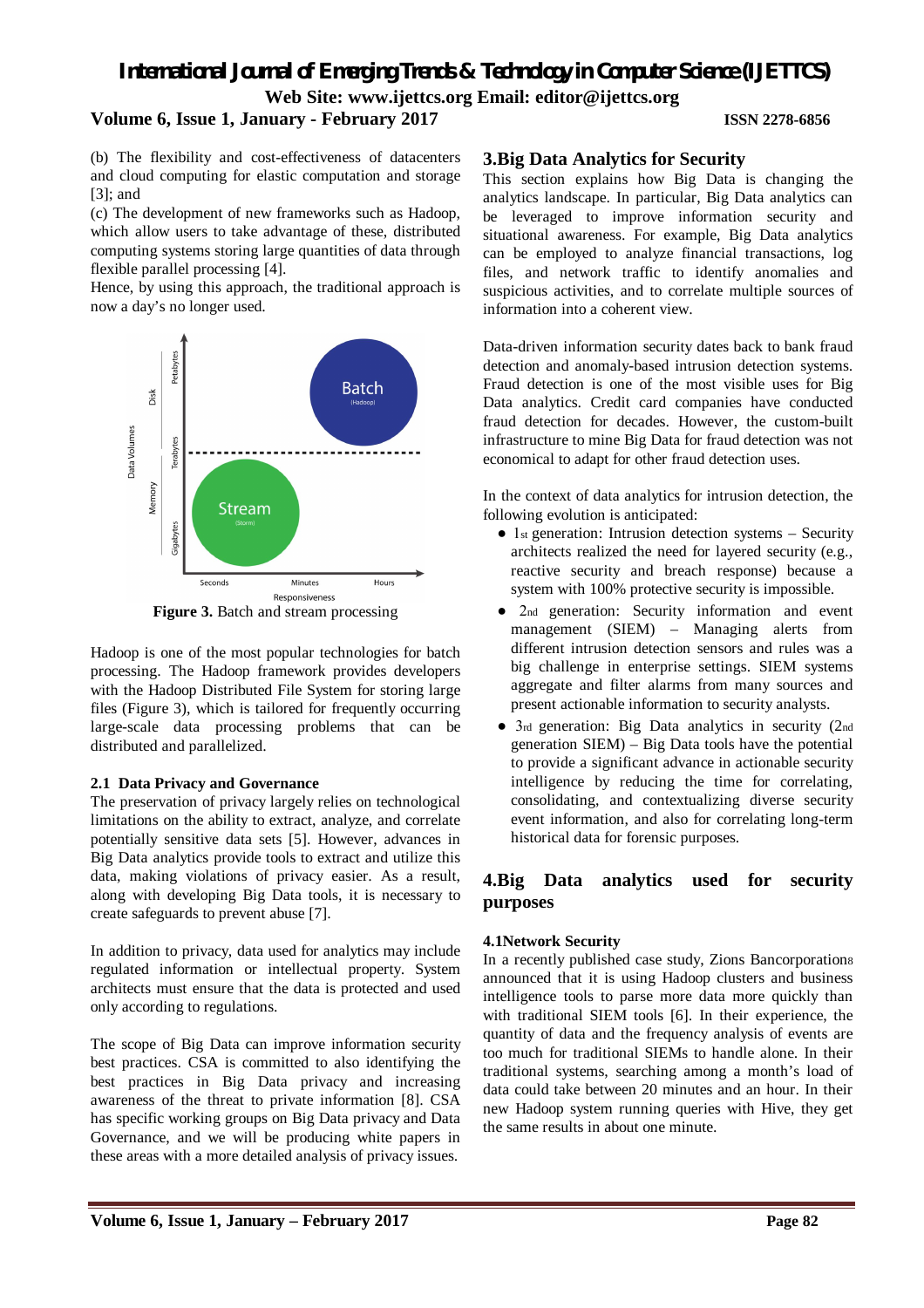*International Journal of Emerging Trends & Technology in Computer Science (IJETTCS)* **Web Site: www.ijettcs.org Email: editor@ijettcs.org** 

# **Volume 6, Issue 1, January - February 2017 ISSN 2278-6856**

### **4.2 Enterprise Events Analytics**

Enterprises routinely collect terabytes of security relevant data (e.g., network events, software application events, and people action events) for several reasons, including the need for regulatory compliance and post-hoc forensic analysis [4]. Unfortunately, this volume of data quickly becomes overwhelming. Enterprises can barely store the data, much less do anything useful with it. For example, it is estimated that an enterprise as large as HP currently (in 2013) generates 1 trillion events per day, or roughly 12 million events per second. These numbers will grow as enterprises enable event logging in more sources, hire more employees, deploy more devices, and run more software.

## **4.3 Advanced Persistent Threats Detection**

An Advanced Persistent Threat (APT) is a targeted attack against a high-value asset or a physical system. In contrast to mass-spreading malware, such as worms, viruses, and Trojans, APT attackers operate in "low-and-slow" mode. "Low mode" maintains a low profile in the networks and "slow mode" allows for long execution time [5]. APT attackers often leverage stolen user credentials or zero-day exploits to avoid triggering alerts. As such, this type of attack can take place over an extended period of time while the victim organization remains oblivious to the intrusion.

### **5.Data Sharing and Provenance**

Experimental research in cyber security is rarely reproducible because today's data sets are not widely available to the research community and are often insufficient for answering many open questions. Due to scientific, ethical, and legal barriers to publicly disseminating security data, the data sets used for validating cyber security research are often mentioned in a single publication and then forgotten. The "data wishlist" (Camp, 2009) published by the security research community in 2009 emphasizes the need to obtain data for research purposes on an ongoing basis [4]. These data sets include anti-virus telemetry and intrusion-protection telemetry, which record occurrences of known host-based threats and network-based threats, respectively. The binary reputation data set provides information on unknown binaries that are downloaded by users who participate in Download Insight, Symantec's reputationbased security program. The history of binary reputation submissions can reveal when a particular threat has first appeared and how long it existed before it was detected. Similarly, the binary stability data set is collected from the users who participate in the Performance Insight program, which reports the health and stability of applications before users download them. This telemetry data set reports application and system crashes, as well as system lifecycle events.

## **6.Conclusions**

The goal of Big Data analytics for security is to obtain actionable intelligence in real time. Although Big Data analytics have significant promise, there are a number of challenges that must be overcome to realize its true potential. The following are only some of the questions that need to be addressed:

**1. Data provenance:** authenticity and integrity of data used for analytics. As Big Data expands the sources of data it can use, the trustworthiness of each data source needs to be verified and the inclusion of ideas such as adversarial machine learning must be explored in order to identify maliciously inserted data.

**2. Privacy:** we need regulatory incentives and technical mechanisms to minimize the amount of inferences that Big Data users can make. CSA has a group dedicated to privacy in Big Data and has liaisons with NIST's Big Data working group on security and privacy. We plan to produce new guidelines and white papers exploring the technical means and the best principles for minimizing privacy invasions arising from Big Data analytics.

**3. Securing Big Data stores:** this document focused on using Big Data for security, but the other side of the coin is the security of Big Data. CSA has produced documents on security in Cloud Computing and also has working groups focusing on identifying the best practices for securing Big Data.

**4. Human-computer interaction:** Big Data might facilitate the analysis of diverse sources of data, but a human analyst still has to interpret any result. Compared to the technical mechanisms developed for efficient computation and storage, the human-computer interaction with Big Data has received less attention and this is an area that needs to grow. A good first step in this direction is the use of visualization tools to help analysts understand the data of their systems.

### **Author**

Prof. Amar Nath Singh is presently working at GEC, Bhubaneswar as a reader in the department of Computer Science and Engineering. His research area is Underground Mines and Surface mining using Artificial Intellegence, Fuzzy Logic. His research area includes cloud computing, WSN, Machine Learning. He has produced more than 60 M.Tech scholar till date.

### **References**

- [1]. Alperovitch, D. (2011). Revealed: Operation Shady RAT. Santa Clara, CA: McAfee.
- [2]. Bilge, L. & T. Dumitras. (2012, October) Before We Knew It: An empirical study of zero-day attacks in the real world. Paper presented at the ACM Conference on Computer and Communications Security (CCS), Raleigh, NC.